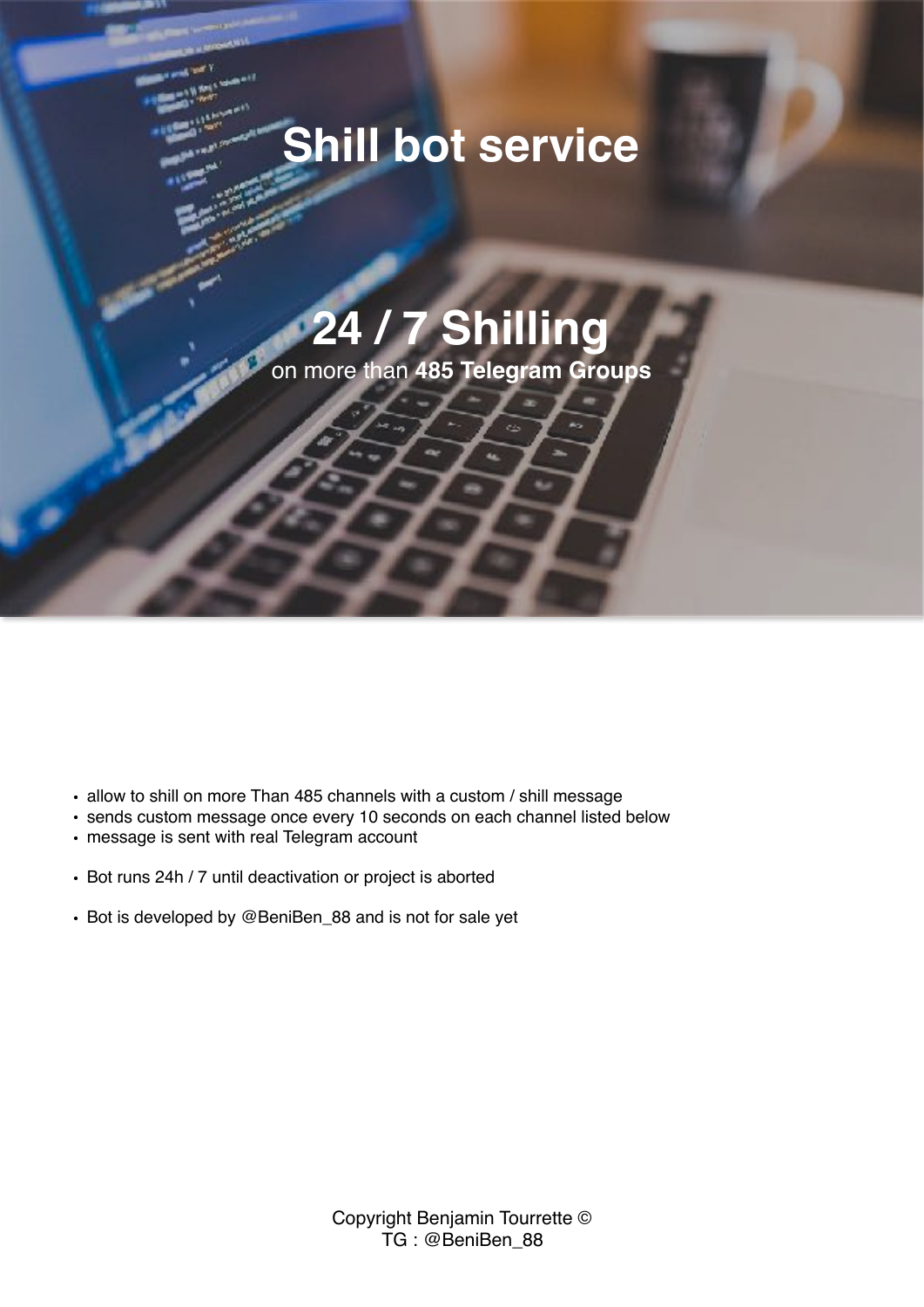#### **Technical details :**

- Bot is written in python
- Developper is managing server on which this bot is running
- Dev provides support if needed from 9AM 6PM Monday to Friday, Saturday morning and Sunday morning (UTC+1 timezone)
- Clients can check shill bot is properly running
- Once has been completed once (1 message sent to every channel), it will loop again and re-send a message on each channel

### **Price :**

Far from now price is 0.5 BNB for unlimited run

#### **Complete shill list (can be extended if shill list provided):**

@cryptomobz @uniswaptalk @gemcollectors @cryptoM00NShots @gemdiscussion @gemtalkc @rocketmangem @dexgemschat @moonhunters @uniswapresearch @infinitygainzz @InfinityBotz @tehMoonwalkeRs @uniswaplegit @uniswapgemtargets @acmecrypto @cryptomindsgroup @oddgemsfamilia @thegemhunterstg @GoodFellas\_Cryptopicks @BitSquad @themoonboyschat @Farmingroom @uniswapgemspumpz @Pumpchads @BitSquad @WhalersClub101 @uniswapresearch @Uniswapelite @uniswapone @Uniswapchina @UniswapOTCexchange @shitcoincz @gemcollectors @Satoshi\_club @gemcollectors @shitcoincz

- @CryptoVIPSignalTA @uniswap\_gemalerts @mrsjenny @binancedextrading @Cryptosupportservices @uniswapgem123 @DeFiRaccoons @uniswapunofficial @CryptoFamilyGroup @CryproPriceTalks @UniswapEarlyCalls @elliotradescrypto @TradeCoinUnderGround @uniswapgemsv2 @DevoToken @gemsfordegensgroup @uniswaptalk
- @coinhuntcc @freshcoinsofficial @BSCStreetBetsCaptain @wolvesofbscstreet @BscGemArmy @TheDefiApeChat @GemsforDegensgroup @BSCApe @chatbsc @bscsimpers @Defiexperts @RugOrRiches @BSC\_degens

@CoinhuntCC @freshcoinsofficial @BitSquad @Satoshi\_club @CryptoFamilyGroup

Copyright Benjamin Tourrette © TG : @BeniBen\_88

@elliotradescrypto @TradeCoinUnderGround @cryptodakurobinhooders

@coinhuntcc @freshcoinsofficial @moonhunters @tehMoonwalkeRs @DeFiRaccoons @uniswapgemsv2 @de\_fi

@coinhuntcc @freshcoinsofficial @gemcollectors @dexgemschat @uniswapresearch @infinitygainzz @uniswaplegit @acmecrypto @oddgemsfamilia @thegemhunterstg @uniswapgemspumpz @WhalersClub101 @Uniswapchina @Cryptosupportservices @uniswapgem123 @UniswapEarlyCalls @crypto\_revolution1 @overdose\_gems\_group @GemSnipers @InfinityGainzz @unigemchatz @supergemhunter @The\_Trading\_Pit @deficrew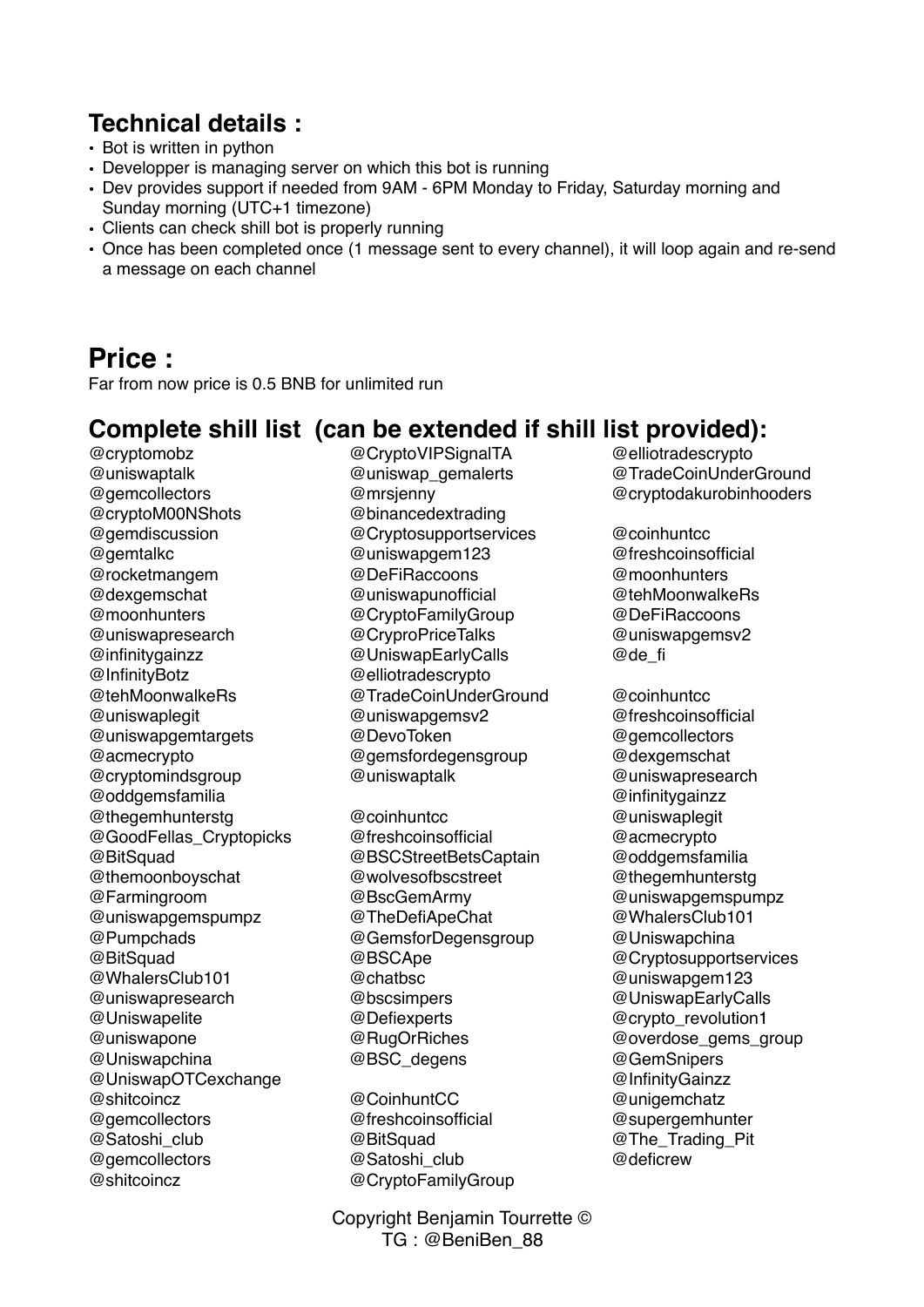@coinhuntcc @freshcoinsofficial @Farmingroom @Pumpchads @uniswapone @shitcoincz @uniswap\_gem\_alerts @binancedextrading @uniswapunofficial @CryproPriceTalks @gemsfordegensgroup @gemdiscussion @gemtalkc @InfinityBotz @cryptomindsgroup @themoonboyschat @sgdefi @UniswapGemGroup @Uniswap\_Gem\_Dicuss @defisearch @SuicidalPumpGroup @illuminatiGem No Ban @SHILLCRAZY @ShillCoinGecko @ShillCMC @Whale\_Talk @GemTribe @AvalancheShill @SolanaShill @cryptolux\_tl @xxxxxx1000000 @uniswapall @bsc\_usa @CryptoM00NShots @bscgems247 @cryptomobz @satoshistreetbets @RugOrRiches @Pumpchads @ssbtalk @bscmoonz @uniswaplegit @cryptogem\_hunters @defiandmore

@BSCDefiExperts @bscshitfamily @CryptoFamilyGroup @cryptogem\_hunters @CRYPTOMOONGEMs @DeFI\_Analyzer @defiandmore

@FOMODOMOchat @GoodFellas\_Cryptopicks @infocryptoproject @Uniswap\_GemDicuss @uniswapall @uniswapbombsgroup @uniswapgem123 @UniswapGemGroup @UniswapInvestorssss @uniswaplegit @UniswapObserver @uniswapw @bscsimpers @chatBSC @CryproPriceTalks @binancechainlovers @CryptoLegendsClub @CryptoM00NShots @Farmingroom @gemtalks @moonhunters @moonshotcartel @overdose\_gems\_group @realfantokenreal @RugOrRiches @TheDefiApeChat

https://t.me/fbhcn https://t.me/BSC\_JAPAN

china list

https://t.me/tsamoon https://t.me/xgdChinese https://t.me/koirobot999 https://t.me/oct6666 https://t.me/sumswapq https://t.me/ CupNoodlesCoin\_China https://t.me/gzflbdqkt https://t.me/ lasereyesclub\_China https://t.me/ Chair Chat Chinese https://t.me/joinchat/ 0jeECt9iTccyNTU1 https://t.me/joinchat/ DEEqTYM7LYkyMzY1 https://t.me/qlbcnairdrop https://t.me/foxnft2021 https://t.me/nnb188 https://t.me/MRsuoha https://t.me/DSchineseGroup https://t.me/clown\_88

Copyright Benjamin Tourrette © TG : @BeniBen\_88

http://t.me/babydogeGroup https://t.me/SupereotChina https://t.me/Budacoinchina https://t.me/ fatherdogechinagroup https://t.me/GabeRiser https://t.me/ LuckybabyFlokichina https://t.me/ AntCorps\_Chinese https://t.me/Babycat26888 https://t.me/sccchinabsc https://t.me/BabyFlokiInuCN https://t.me/htPanerGam https://t.me/HTmooncn https://t.me/ bunnyparkChinese01 https://t.me/findnewcrypto https://t.me/ baiyunshequ\_tglm https://t.me/jingouqingbao https://t.me/hotgems1 https://t.me/ quickbounty\_china https://t.me/LuckyHare https://t.me/nzcniub https://t.me/EveryoneNews https://t.me/chinalugou https://t.me/jingouchongfeng https://t.me/chinalugou https://t.me/luckycatchinese https://t.me/tuijianren https://t.me/showhandchat https://t.me/gongfushequ https://t.me/showhandchat https://t.me/bianlian https://t.me/pgflqkl https://t.me/baicil https://t.me/gwqklxm https://t.me/jingoutugou https://t.me/ bishijiead@shitcoincz https://t.me/huoxingcaijingad https://t.me/jinsecaijingad https://t.me/KENUCN https://t.me/ DUCKNFTCHINESE

soft shill

https://t.me/JonkosGems @uniswaplegit https://t.me/Pharrells\_Whales https://t.me/vehxysgems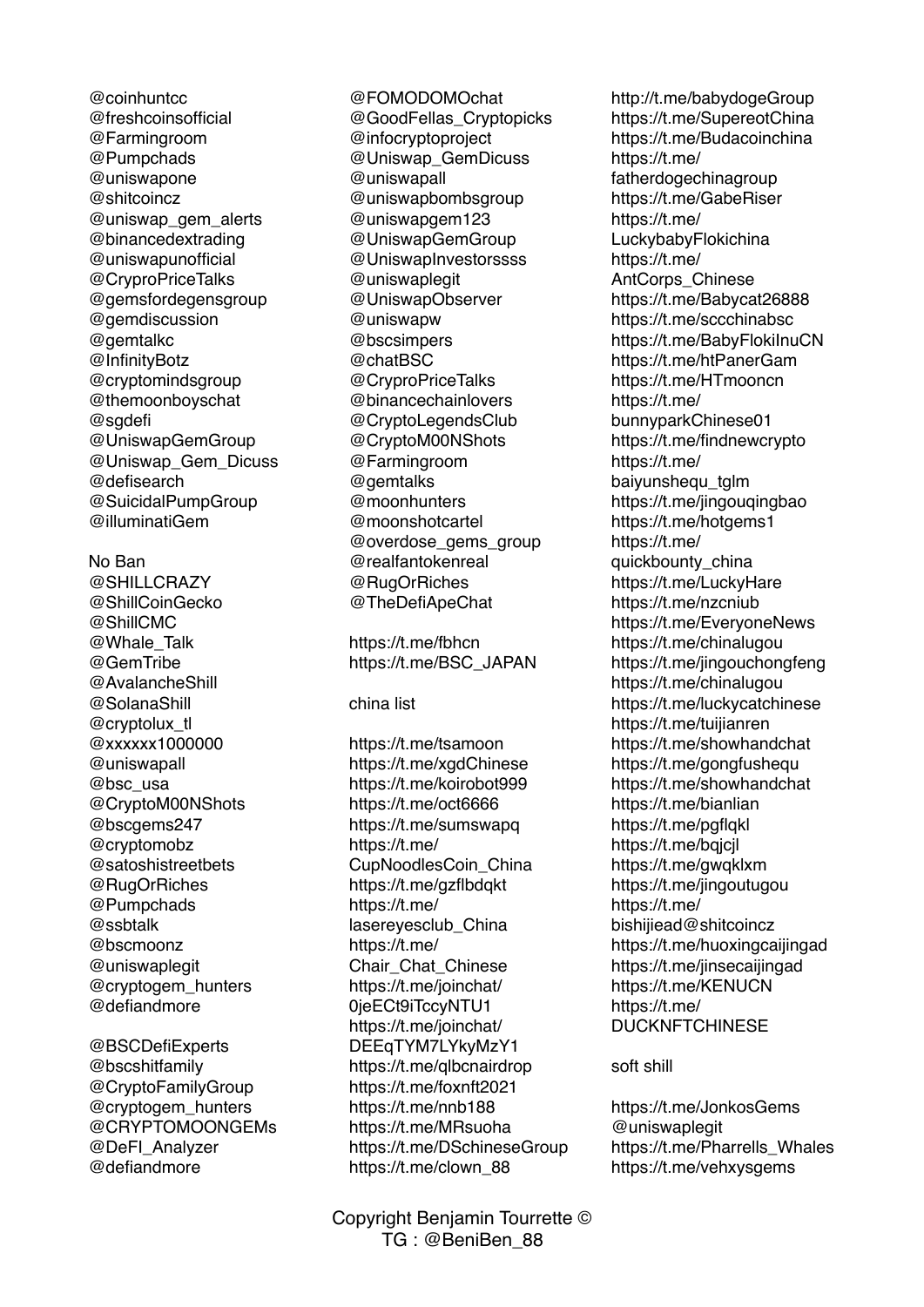@CryptoM00NShots https://t.me/BigPoppaGems https://t.me/uniswapresearch https://t.me/gamblebsc https://t.me/BitSquad https://t.me/ theshillingqueencalls https://t.me/DeFiApeTalk https://t.me/Zachspenaltybox https://t.me/ cryptoscavengergroup https://t.me/MoonarchSnipes https://t.me/Satoshi\_club https://t.me/satoshistreetbets https://t.me/RugOrRiches https://t.me/DegenLounge https://t.me/DeFiRaccoons https://t.me/ssbtalk https://t.me/AMA\_Station https://t.me/BinanceChinese https://t.me/binanceexchange https://t.me/coingecko https://t.me/ Diamond\_Holders https://t.me/TheDefiApeChat https://t.me/joinchat/ E4EkQJ0AV7VmNTA1 https://t.me/NanoCN

@CryproPriceTalks @UniswapEarlyCalls @elliotradescrypto @TradeCoinUnderGround @uniswapgemsv2 @DevoToken @gemsfordegensgroup @uniswaptalk

#### GROUP SHILL

@cryptomobz @uniswaptalk @gemcollectors @cryptoM00NShots @gemdiscussion @gemtalkc @rocketmangem @dexgemschat @moonhunters @uniswapresearch @infinitygainzz @InfinityBotz @tehMoonwalkeRs @uniswaplegit

@uniswapgemtargets @acmecrypto @cryptomindsgroup @oddgemsfamilia @thegemhunterstg @GoodFellas\_Cryptopicks @BitSquad @themoonboyschat @Farmingroom @uniswapgemspumpz @Pumpchads @BitSquad @WhalersClub101 @uniswapresearch @Uniswapelite @uniswapone @Uniswapchina @UniswapOTCexchange @shitcoincz @gemcollectors @Satoshi\_club @gemcollectors @shitcoincz @CryptoVIPSignalTA @uniswap\_gem\_alerts @mrsjenny @binancedextrading @Cryptosupportservices @uniswapgem123 @DeFiRaccoons @uniswapunofficial @CryptoFamilyGroup @CryproPriceTalks @UniswapEarlyCalls @elliotradescrypto @TradeCoinUnderGround @uniswapgemsv2 @DevoToken @gemsfordegensgroup @uniswaptalk @BitSquad @Satoshi\_club @CryptoFamilyGroup @elliotradescrypto @TradeCoinUnderGround @cryptodakurobinhooders

10,000 - 20,000 members:

@moonhunters @tehMoonwalkeRs @DeFiRaccoons @uniswapgemsv2 @de\_fi

5,000 - 10,000 members:

@gemcollectors @cryptoM00NShots @dexgemschat @uniswapresearch @infinitygainzz @uniswaplegit @acmecrypto @oddgemsfamilia @thegemhunterstg @uniswapgemspumpz @WhalersClub101 @Uniswapchina @Cryptosupportservices @uniswapgem123 @UniswapEarlyCalls @crypto\_revolution1 @overdose\_gems\_group @GemSnipers @InfinityGainzz @unigemchatz @supergemhunter @The\_Trading\_Pit @deficrew

1,000 - 5,000 members:

@Farmingroom @Pumpchads @uniswapone @shitcoincz @uniswap\_gem\_alerts @binancedextrading @uniswapunofficial @CryproPriceTalks @gemsfordegensgroup @gemdiscussion @gemtalkc @InfinityBotz @cryptomindsgroup @themoonboyschat @sgdefi @UniswapGemGroup @Uniswap\_Gem\_Dicuss @defisearch @SuicidalPumpGroup @illuminatiGem

Link Allowed

@BSCDefiExperts @bscshitfamily